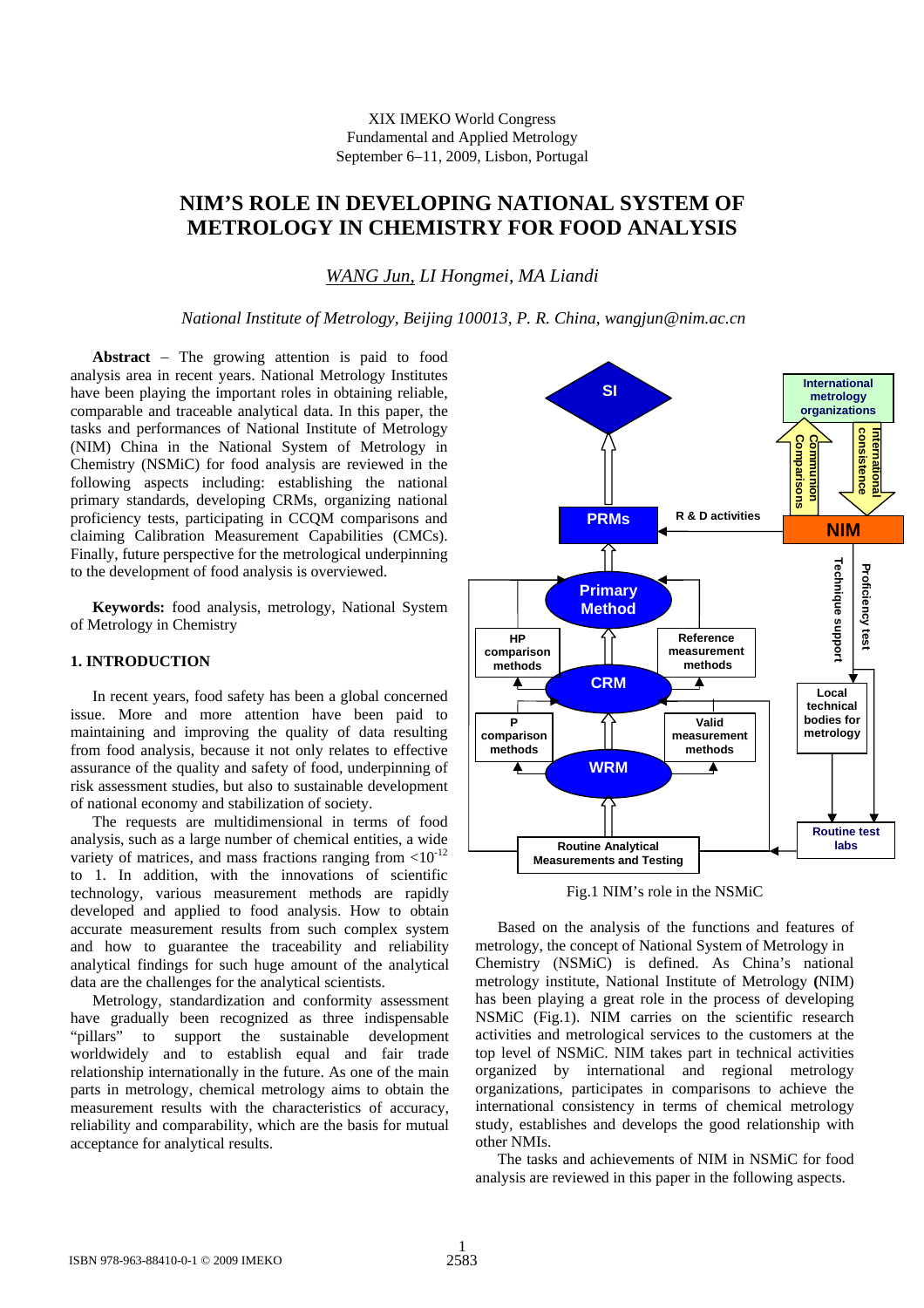- Establishing and maintaining national measurement standards
- Studying methodology
- Developing food-matrix CRMs
- Participating in international comparisons studies in the food arena and claiming relevant CMCs
- Organizing proficiency test schemes

These activities have and will ensure the reliable, comparable and traceable measurement results for food ana lysis.

### **LISHING AND MAINTAINING NATIONAL 2. ESTAB MEASUREMENT STANDARDS**

NIM is the origin, to which all quantity values bod y implementing the Law on Metrology of China. nationwide are traceable. NIM is a national legal technical Division of Chemical Metrology and Analytical Science is one of the nine professional divisions of NIM. The mission of Chemical Metrology division is responsible for developing, improving and maintaining national measurement standards and reference materials for metrology in chemistry, working to ensure the accuracy and international consistency of China's chemical measurements and analysis.

study of primary methods in chemistry to establish a trac eability system for national chemical metrology, among With regards to methodology study, we carry out the which including isotope dilution mass spectrometry (IDMS) for trace chemical components in various matrix samples, Coulometry and Freezing point degression methods for high pure substance analysis, etc. These primary methods have been employed in developing certified reference materials and establishing national measurement capabilities. In order to produce reliable analytical data method validation is an essential component of the measures that we implement during the application of a primary method. We make use of a set of tests to demonstrate whether the method is fit for a particular analytical purpose in terms of applicability, selectivity, calibration, precision, recovery, operating range, limit of quantification, limit of detection, sensitivity, and ruggedness [1].

standards for pH, Electrolytic Conductivity, chemical purity det ermination, Combustion Heat, Viscosity and Humidity, Up to now, we have established 6 national primary respectively. 42 national standards for chemical measurements, such as AAS, ICP-OES, GC, LC, GC-MS etc. have been established. Thus, the quantity values nationwide of chemical measurements are able to be traceable these national primary standards.

# **'S 3. DEVELOPING FOOD-MATRIX CRM**

Certified Reference Material (CRM) is a reference material characterised by a metrologically valid procedure for one or more specified properties, accompanied by a certificate that provides the value of the specified property, its associated uncertainty, and a statement of metrological traceability. CRMs play a key role in the proper implementation of analytical methods aiming at reliable

results. CRMs are used to assess measurement method and procedure, to assign value to measurand, to provide quality assurance for measurement trueness control. The use of CRMs is not only test and evaluate capability of a laboratory, but offers also an added value for laboratories that want to improve their capability to provide analytical quality of high order. NIM established a set of quality assurance system for development of CRMs. The system is in accordance with ISO/REMCO guides 30,31,34 and 35 and fully implements ISO/IEC guide17025. Fig2 presents the technical route for development of CRMs in NIM.



Fig2 Technical route for developing CRMs in NIM

For food analysis, we have developed more than 20 food-matrix CRMs, such as milk powder, agricultural pro ducts, Chinese herbal medicine, feed, seafood, package materials, etc. The properties of CRMs are focused on toxic/harmful elements and elemental speciations, food additives, pesticide residue, veterinary drugs, and nutritional components. More than 200 kinds of mono/multi-element solution CRMs and high purity compound CRMs are available for the purpose of calibrating analytical instruments and using as working standards. In addition, in order to better use IDMS method, we have developed enriched isotope spike CRMs as well as isotope CRMs. Some typical CRMs for food analysis are showed in table 1. Certified values of these CRMs are measured by primary methods or several independent reference methods. The possible sources of the uncertainty for CRM are evaluated including homogeneity and stability of the materials.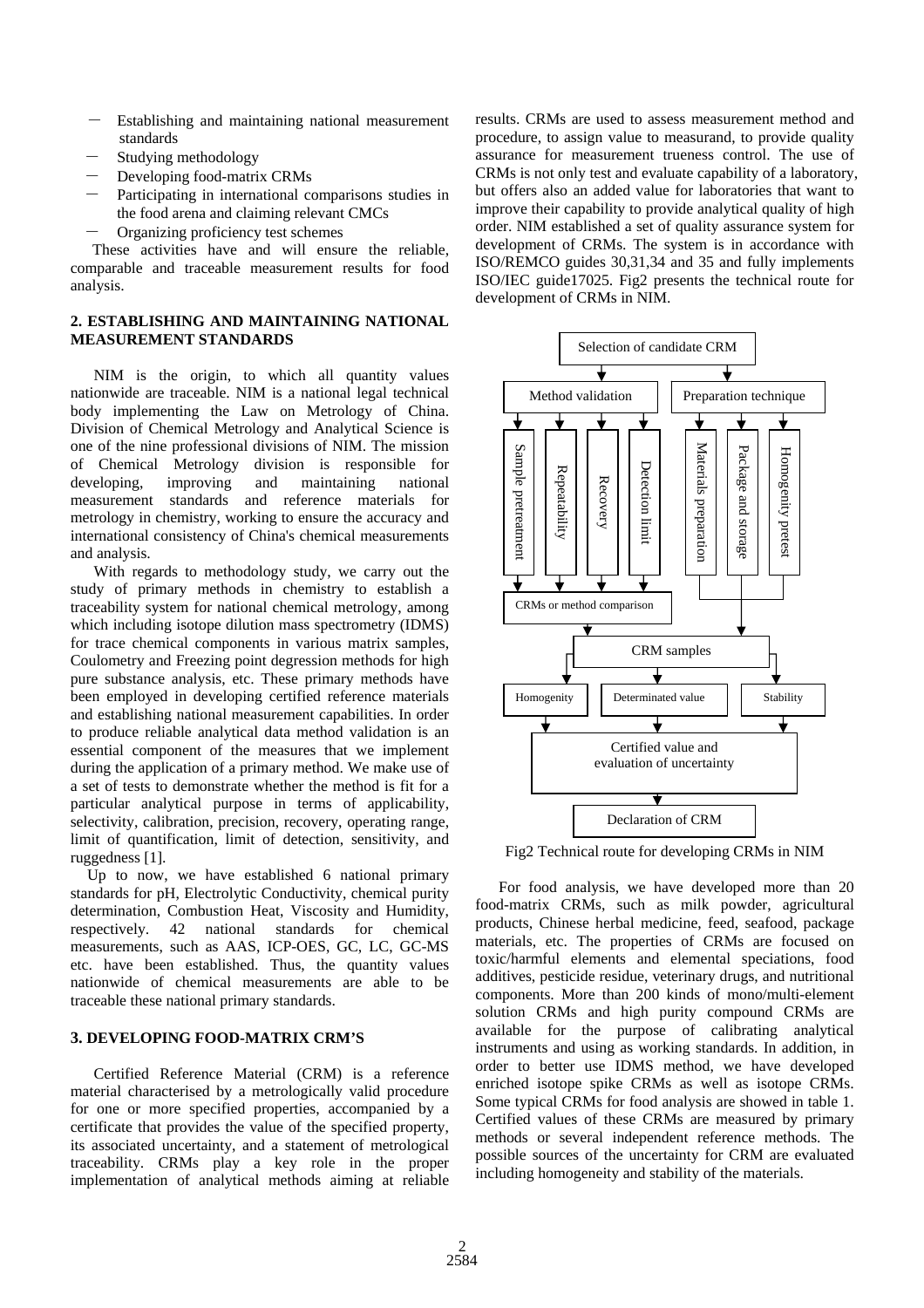NIM also puts efforts to study the standard measurement methods and development of CRMs for emergency acc idents in the food safety field. It enables NIM to provide powerful technical support to food safety issues that affect human health. For example, NIM was actively involved in Melamine analysis in tainted milk in 2008 and a LC-UV standard method and a Melamine reference material developed by NIM were available timely.

for appropriate analytical methods and CRMs for food and fee d analysis due to their importance in assuring the quality Nowadays there are the continued and increased needs and metrological traceability of measurement results and determining their measurement uncertainty. Certified reference materials, validated measurement methods and procedures, and reference laboratories with demonstrated competence, are components of a reference measurement system providing food analysis laboratories with tools to achieve valid and traceable measurement results.

| Materials        | Analytes            | Methods<br>for      |  |  |
|------------------|---------------------|---------------------|--|--|
|                  |                     | certified value     |  |  |
| Corn powder      | Pb, Cd              | ID-ICP-MS,ICP-      |  |  |
|                  |                     | OES,AAS             |  |  |
| Red wine         | Pb, Mn, Cu, Fe      | ID-ICP-MS, ICP-     |  |  |
|                  |                     | OES, AAS            |  |  |
| milk<br>Nonfat   | Se, Zn, Fe, As, Na, | ICP-<br>ID-TIMS,    |  |  |
| Powder           | Mg, Ca, Cu, Mn, Pb, | OES, AAS, IC        |  |  |
|                  | N, P, Cl            |                     |  |  |
| Laver            | Pb, As, Cd          | ID-ICP-MS,          |  |  |
|                  |                     | AFS , ICP-OES,      |  |  |
|                  |                     | AAS, INAA           |  |  |
| Tuna fish        | MeHg, Hg            | HPLC-ID-ICPMS,      |  |  |
|                  |                     | <b>HPLC-ICPMS</b>   |  |  |
| Salmon           | DDT, DDE,           | <b>ID-GC-MS</b>     |  |  |
|                  | Hexachlorobenzene,  |                     |  |  |
|                  | Chlordane           |                     |  |  |
| Salmon oil       | 7 PCBs              | <b>ID-GC-MS</b>     |  |  |
| Solution         | MeHg, EtHg          | HPLC-ID-ICPMS,      |  |  |
|                  |                     | ICP-OES, ICP-MS     |  |  |
|                  | AsB, AsC            | ICP-MS, HPLC-       |  |  |
|                  |                     | ICPMS, ICP-AES      |  |  |
| Enriched         | $^{207}Pb,$         | ID-ICP-MS,          |  |  |
| spike<br>isotope | $^{111}Cd,$         | MC-ICP-MS           |  |  |
| solution         | $^{202}$ Hg         |                     |  |  |
| Isotope          | Zn, Nd, Sm, Li, Fe  | TIMS,               |  |  |
| solution         |                     | MC-ICP-MS           |  |  |
| purity<br>High   | 10 amino acids      | Titration,<br>HPLC, |  |  |
| materials        |                     | IR                  |  |  |

|  |  | Table 1. CRMs for food analysis |  |  |  |  |
|--|--|---------------------------------|--|--|--|--|
|--|--|---------------------------------|--|--|--|--|

# 3. PARTICIPATING IN INTERNATIONAL **OMPARISONS IN THE FOOD ARENA AND C CLAIMING CMCS**

Participating in interlaboratory comparisons among national metrology institutes (NMIs) is an efficient path for rea lizing validation of methods and achieving mutual recognition for measurement results. Food safety has been a global concerned issue. Worldwide equivalence of food measurements is necessary for trade and regulatory

enforcement. In recent year, CCQM OAWG & IAWG have organized a number of key comparisons and pilot studies as well which focuses on food analysis. NIM has been actively participating in those CCQM comparisons, and moreover, NIM has successfully conducted three food analysis comparisons as a coordination laboratory. Table 2 shows part of key comparisons on food analysis, where NIM's results are all within the degree of equivalence (http://kcdb.bipm.org/AppendixB). Fig 3,4 show the results of CCQM-K49[2] and CCQM-K21[3] respectively.

1999 by the CIPM. It is a response to the growing need for The mutual recognition arrangement (MRA) drawn up in an open, transparent and comprehensive scheme to give users reliable quantitative information on the comparability of national metrology services and to provide the technical basis for wider agreements negotiated for international trade, commerce and regulatory affairs. This is normally achieved through international comparisons of measurements performed at NMIs and Designated Institutes to provide an independent assessment of performance.

available to customers under normal conditions: $(a)$  as A CMC is a calibration and measurement capability published in the BIPM key comparison database(KCDB) of the CIPM MRA; or*(b)* as described in the laboratory's scope of accreditation granted by a signatory to the ILAC Arrangement[9]. On the basis of related comparisons, NIM has 18 CMCs in food analysis, 31 CMCs in purity chemicals and 56 CMCs in organic/inorganic solutions published in BIPM KCDB by the end of 2008.



Fig.3 CCQM-K48 Toxic and essential elements in bovine liver



Fig.4 CCQM-K27a Ethanol in aqueous matrix (NRCCRM refers to the result of NIM )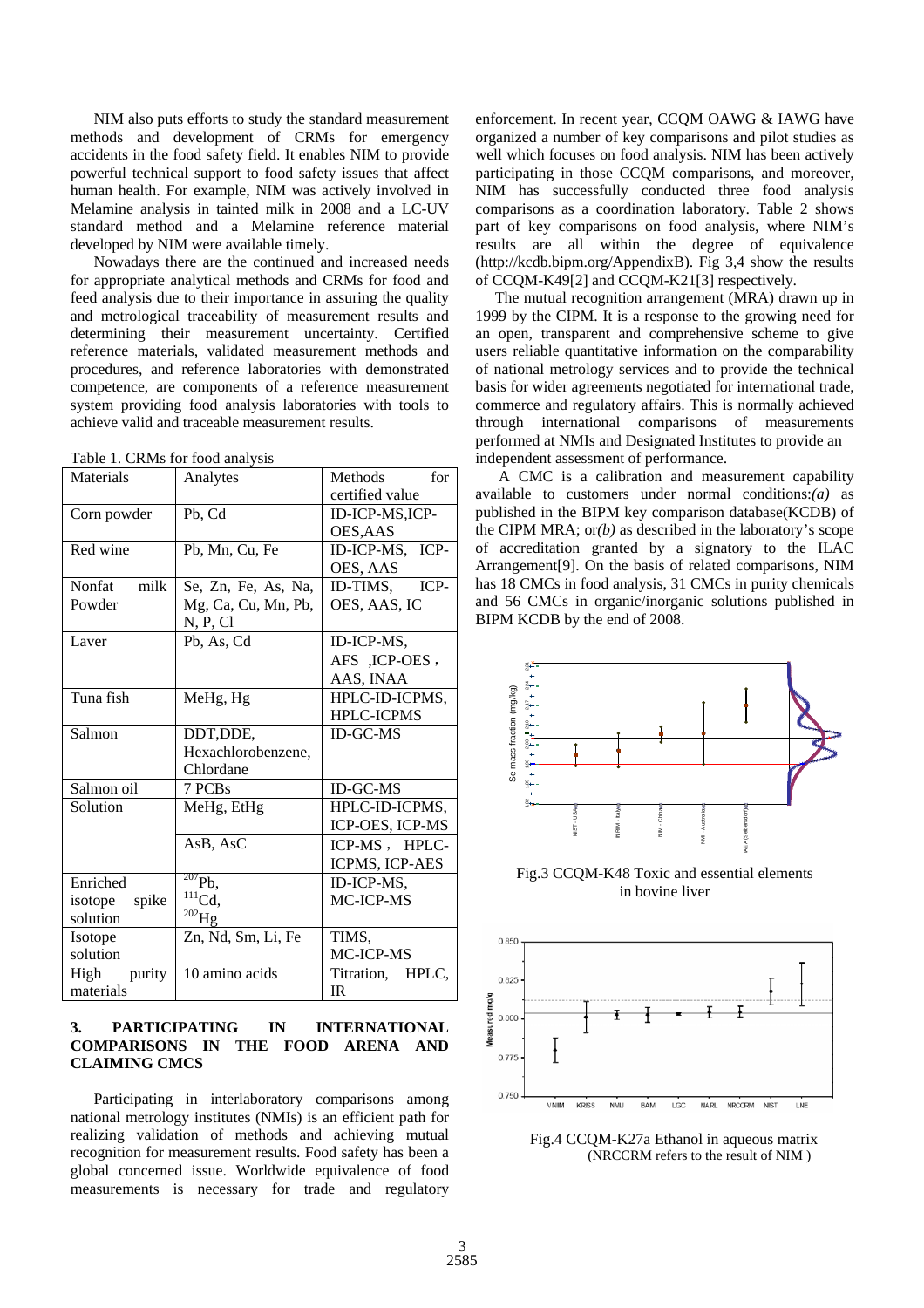| Table 2 CCQM key comparisons on food analysis |
|-----------------------------------------------|
|-----------------------------------------------|

| No.         | Content                                | Date  |
|-------------|----------------------------------------|-------|
| CCQM-K5     | p,p'-DDE in Fish oil                   | 1999  |
| CCQM-K21    | p,p'-DDT in Fish oil                   | 2000- |
|             |                                        | 2001  |
| CCQM-K24    | Cd in Rice                             | 2001  |
| CCQM-K27a,b | Ethanol in aqueous matrix              | 2002  |
| CCQM-K38    | <b>PAHs in Solution</b>                | 2004  |
|             | Pesticides<br>Chorinated<br>in         | 2004  |
| CCQM-K39    | Solution                               |       |
| CCQM-K40    | PCB Congeners in Solution              | 2004  |
| CCQM-K30    | Lead in wine                           | 2006  |
| CCQM-K49    | Essential and Toxic Elements           | 2006  |
|             | in Bovine Liver                        |       |
| CCQM-K43.1  | As, Hg, Se and methylmercury           | 2006  |
|             | in marine fish                         |       |
| CCQM-K56    | $Cu \sim Zn \sim Ca \sim Fe$ in Nonfat | 2006  |
|             | Soybean Powder                         |       |
| CCQM-K59    | Nitrite<br>and mitrate<br>in           | 2006- |
|             | calibration solution                   | 2007  |
| CCQM-K60    | Total Se and selenomethionine          | 2008  |
|             | in selenised wheat flour               |       |
| CCQM-K62    | Nutrients in infant formula            | 2007- |
|             |                                        | 2008  |

International comparisons organized by the CCQM within the framework of the CIPM-MRA are providing a tran sparent system for NMIs to demonstrate the comparability of their measurement capabilities intended for the assignment of values to CRMs or measurements, thereby providing a link to the global measurement infrastructure. Through good performance in CCQM comparisons and in claiming CMCs, the reliability and comparability of measurement methods and CRMs developed by NIM are validated. Meantime, we achieve and keep the international consistency in terms of chemical metrology study in the field of food analysis.

#### **4. ORGANIZING PROFICIENCY TEST**

Proficiency test (PT) schemes provide an independent and unbiased assessment of performance, which can be used by participants to assess the performance of their analytical methods and procedures [4]. In recent years, in response to the requirement of accurate measurement on food analysis, NIM have organized several proficiency tests in the field of food analysis, such as organochlorine pesticides analysis, Pb, Cd in corn, and Melamine in milk.

2008 is taken as an example to present the general PT pro cedure and the related results[5]. The aim of this PT is to In this paper, PT for Pb,Cd in corn organized by NIM in assess the capability of laboratories of quality, checking measurement procedures, enhancing reliability of measurement results for foodstuff, and providing technique underpin for international trade.

and food analysis laboratories from over 19 provinces plus Ho ngkong SAR in China participated in this PT. Wheat 70 laboratories including local metrological laboratories powder was selected as the test material candidate after the homogeneity and stability assessment in accordance with the

technical specification of national reference materials. The PT samples along with an experiment protocol were then distributed to the participants. Each participant in the PT received only one sample and is free to use any method for the analysis. These laboratories are required to submit the measurement results 4 weeks after receiving the sample. After that, the statistical analysis was conducted followed by the report circulation.

and AFS were employed in this PT. The robust statistical pro cedure was used to statistically analyze all the submitted Analytical methods including AAS, ICP-MS, ICP-OES results. The end product of the performance assessment was a standardized statistic known as a z-score. z-scores between  $+2$  and  $-2$  were considered an indicator of satisfactory performance. Fig 5, 6 show the PT results for Pb, Cd in wheat powder, the real line refers to median value, and the broken line refers to the standard deviation. For Pb and Cd measurement, 90% and 86% of laboratories obtained a satisfactory z-score respectively.



Fig.5 Result of Pb in wheat powder



Fig.6 Result of Cd in wheat powder

Through organizing proficiency tests, NIM could to improve the ability of routine test laboratories on following asp ects: 1) selecting appropriate traceable measurement methods, 2) using appropriate CRMs or reference materials, 3) establishing an operation process for traceability of measurement values, carrying out the evaluation of measurement uncertainty.

#### **5. OUTLOOK FOR UNDERPINNING FOOD ANALYSIS**

economy, especially the extending of food trade, the issue of With the rapid growth of globalization of world